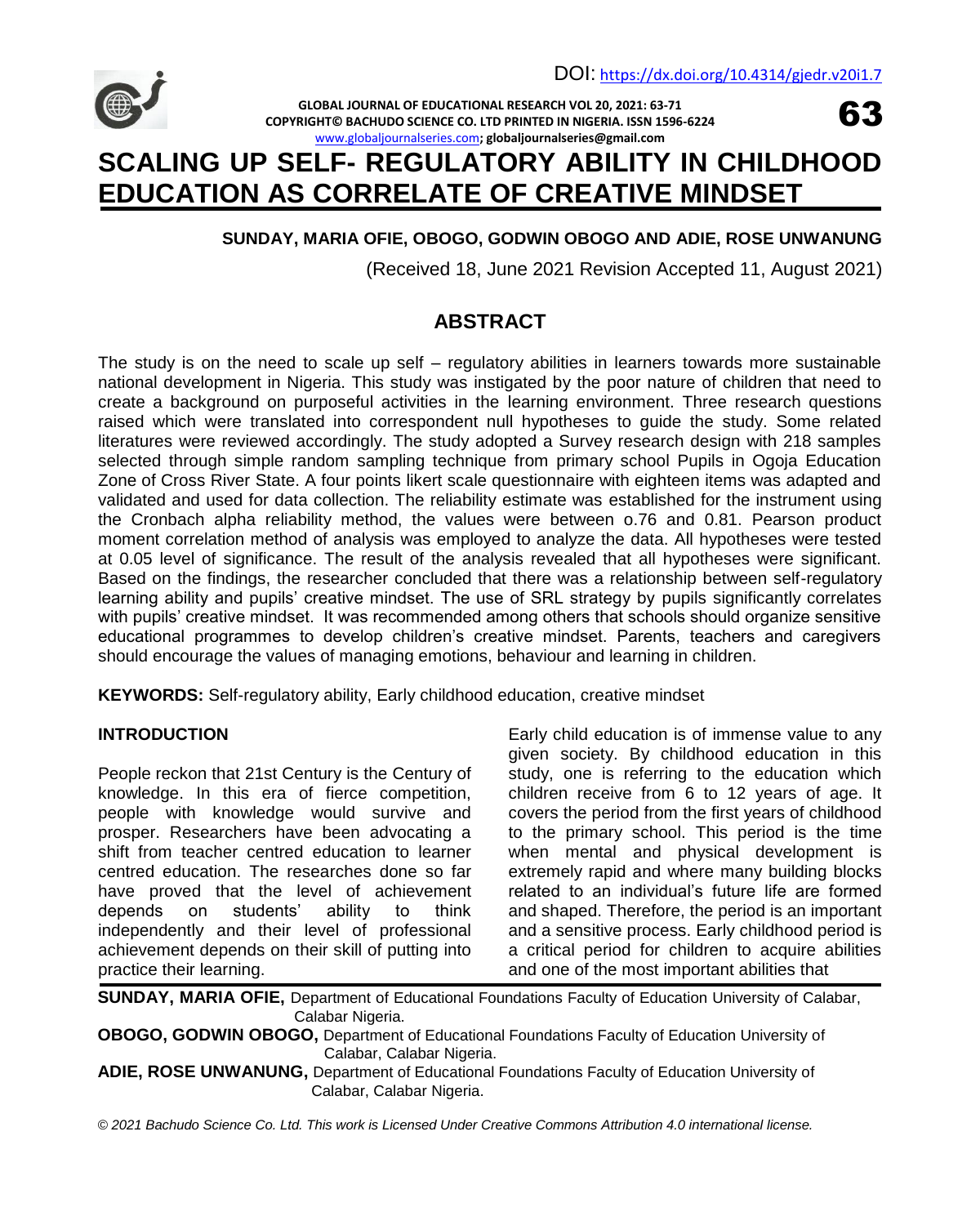should be promoted during this period is selfregulation. According to the psychosocial theory propounded by Erickson, (1968) during this period, children's entry into school brings with it a huge expansion in the child's social world. Teachers and peers take on increasing importance for the child, while the influence of parents decreases. Children now want to make things. Success brings with it a sense of industry, a good feeling about oneself and one's abilities. Failure creates a negative self-image, a sense of inadequacy that hinders future learning.

From early childhood period, a child is adequate for the development of self-regulation. With the help of the school environment, a child will become more capable to regulate his/her behaviours and emotions. A child who recognizes him/herself will also exhibit another form of selfregulatory development through expressing him/herself to others (Bronson, 2000). Also a child who starts pre-school education will take the first step towards regulating his/her own learning experience. Children's self-regulatory abilities during this period will also contribute to their learning of metacognitive abilities (Anderson, 2003). Early childhood period is particularly critical for the development of self-regulation, although it has developed rapidly from the first moments of a child. The development of selfregulation during this period occurs through children's encountering academic processes, encountering problem-solving situations, exchanging ideas with their peers, and asking for help from their teachers or parents (İsrael, 2007). All these show how important early childhood period is in the development of children's selfregulation.

Creativity is the tool to drive economic viability in the 21st Century. This is because the quality of human ideas, concepts and values determines the prosperity of individuals, groups and organization. Creativity is the most fundamental of all human resources, competencies and skills. It enables human beings to get the most out of experience and resources. Creativity is the way of dynamic change, leap of progress, and surprise. It propels organizations, catapults careers and generates potent growth. Without creativity man is not able to make full use of information and resources available but locked up in old habits, structures, patterns, concepts and perceptions (Akinboye, 2001). Creative generative, constructive and design thinking are therefore the driving forces of human development. If one asks a hundred people to give the meaning of creativity, they are likely to come up with a hundred different definitions. This is because creativity is an amazingly complex behaviour that is multi factorially determined. (Zimmerman, 2008).

Creativity, divergent thinking and innovation are becoming more important components in today's school curricular and have become valued skills that have found their way into many corporate cultures and job environments. In the learning situation, creativity involves the ability to evolve original and uncommon applicable methods to problem solving. Therefore, it is important that students' creativity is identified and fostered in classroom setting (Hamzal & Kimberly, 2006). Creativity is an important factor on the child's ability to learn and adjust, the child needs creativity to be effective. Creativity level of individual is not only seen from the talent and the results of creative expression, but also from their motivation to express their creativity (Abbot, 2010).

Self-regulation is an ongoing internal activity in which people are all participating in this time as to enable control and direct his or her feelings, thoughts and actions. If an individual is good at self-regulating, the person will be able to sustain a good feeling on optimal state of attention; such a person can organize his or her thinking and coordinate one's actions to accomplish desired goals; manage stress, navigate emotions and control impulses. Self-regulated learning mainly consists of three domains, that is meta-cognition, emotional and behaviour.

Emotional self-regulation is important for helping children manage how they express emotions. For example, the problem students' experience in managing their frustration may make it dificult for them to concentrate on school-related activity, it may be useful to teach them how to walk away and cool down rather than to have an emotional outburst. The emotional frontier is truly the important frontier to conquer in human understanding. Emotions are the "spice of life". They provide colour, texture, meaning and creativity to every experience. The more aware, adaptable and comfortable one is with emotions, the more creative, innovative, meaningful and enjoyable life will be. Isen (1993) showed that positive emotions produce more creative and variable actions. Fredrickson, (2001) has argued that the broadened mindsets that accompany positive emotions, in turn, carry indirect and longterm adaptive benefits because broadening builds enduring personal resources. Through experiences of positive emotions, people are more creative, innovative, entrepreneurial,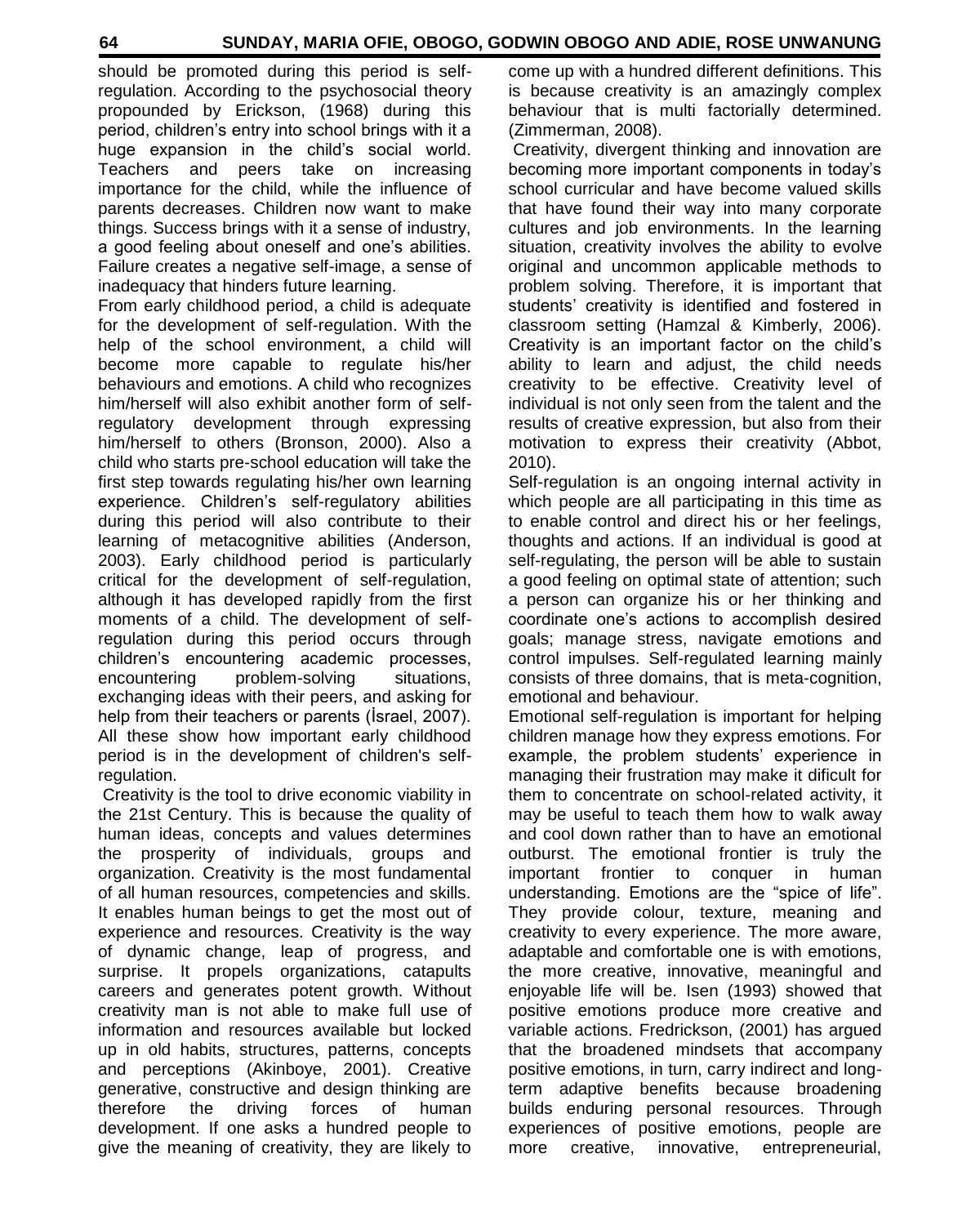knowledgeable, resilient, socially integrated and healthy individuals. Behavioural self-regulation helps children demonstrate control over their actions. It helps students learn to resist the desire to shout out the answer to a problem when it is someone else's turn to speak. Cognitive selfregulation helps children follow rules and plan out the appropriate response (such as listening during story time). Children's ability to organize their learning experiences independently and to have self-regulatory abilities is an important step towards gaining higher-level cognitive abilities (Anderson, 2003). It is also obvious that cognitive abilities regarding school readiness are related to metacognitive self-regulation.

Consequently, this writing seeks to find out the relationship between children's self - regulatory ability and creative mindset and also provide answers to the following questions such as

1. What will be the contribution of emotional self-regulatory ability for creative mindset?

2. What will be the contribution of Meta – cognitive self-regulatory ability for creative mindset?

3. How does behavioural self-regulatory ability relate to children's creative mindset?

Finding answers to these questions among other things will presently occupy researcher.

#### **DEVELOPMENT OF SELF-REGULATION IN CHILDREN**

The development of self-regulation occurs in different ways based on children's ages. For example; changes in physical self-regulation (sleep regulation and wake time) and emotional regulation (self-calming) occur during infancy (Ekinci-Vural, 2012). In this period, family, peers and social environments of a child affect his/her development of self-regulation (Lin, Lai & Chang, 2016). The social-cognitive approach by Albert Bandura indicates that self-regulation is not a product of children's own discoveries based on their experiences, but rather a culturally transferred method to regulate and control learning in an optimum manner. This view is based on the assumption that the relationship between a child and the model for his/her socialization is important. Development of selfregulation is unlikely for pupils when there are no role models who know self-regulated learning strategies and transfers information about the effective use of these strategies (Zimmerman, 1995).

# **REVIEW OF LITERATURES**

In the literature on self-regulation, people are viewed as goal-oriented systems that take actions in accordance with their goals and adjust their actions by means of feedback control. Successful self-regulation enables people to suppress short-term attractions for long-term goals, to resist the pleasure of instant fulfillment for delayed gratification, and to endure the frustration that can be accompanied with persisting during hard work or in the face of challenges (Bauer & Baumeister, 2011).

Hoffman and Rus (2011) carried out a study to examine the relationship among pretend play, creativity, emotional self-regulation and executive functioning in children. Pretend play processes were assessed using the affect in play scale(APS), which measures children's cognitive and affective processes, such as organization of a plot or use of emotions. Sixty- one female participants in kindergarten through grades were assessed using APS to measure pretend play ability, a divergent thinking task (the Alternate Uses Test) a storytelling task assess creativity, a measure of executive functioning (the Wisconsin card Sorting Task, Short form, WCST scale and parent report on the Emotion Regulation Checklist (ERC). Using correlational analysis, pretend play significantly related to creativity as measure by divergent thinking and storytelling related to emotional regulation. Affect expression in play was significantly related to affect expression in storytelling suggestion crosssituational stability.

According to research by Jalaou (2015), there was significant relationship between selfregulation learning strategies and student's creativity. This research was conducted based on previous literature and research that said selfregulation is one of the most effective task motivation components to affect creativity (Pinterich & Shank, 2002, in Jalaou 2015). Moreover, Zimpetakis (2010) conducted a research which revealed that a person who has high self-perceived creativity has a good time management skill (i.e. daily planning, long-range planning) as their self-regulation strategy. Selfregulated learning is a conscious planning, monitoring, evaluation and ultimately control of one's learning in order to maximize it. It is an ordered process that experts and seasoned learners like as practiced automatically. That means being mindful, intentional, reflective, introspective, self-aware, self-controlled and selfdisciplined about learning and its tools to becoming self-directed. Self-regulation is a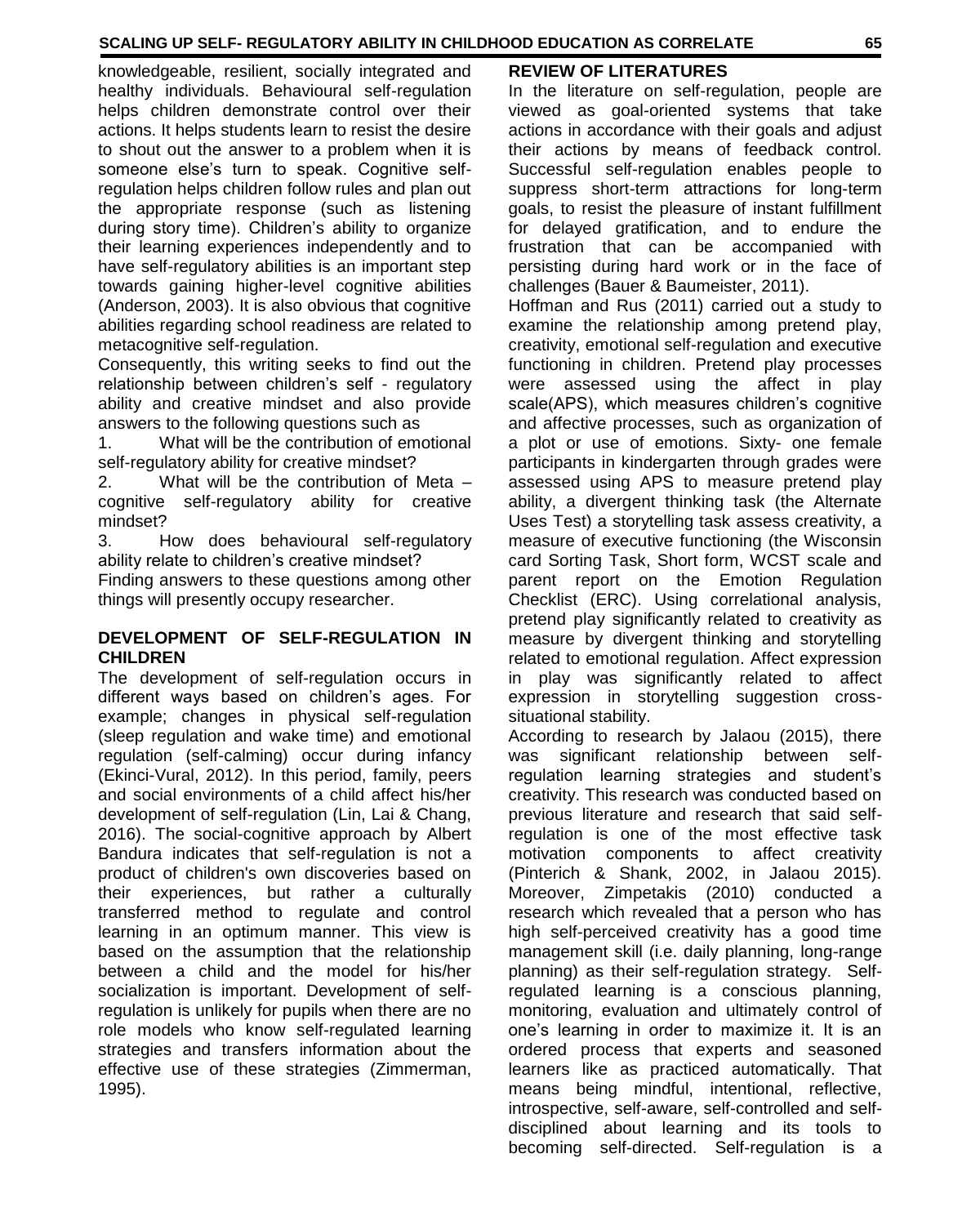cyclical process. Students who are motivated to reach a certain goal will engage in self-regulatory activities they feel will help them achieve that goal. The self-regulation promotes learning, which leads to a perception of greater competence, which sustains motivation toward the goal and future goals. It is not only an essential part of healthy emotional development; it is also vital for academic success.

According to Bold, (2005), children need cognitive, social and motivational abilities to be successful in school. These abilities include understanding others' emotions, understanding instructions and focusing attention, controlling their own emotions and behaviors, organizing social relations with peers, and collaborating. Attentional regulatory abilities such as focusing attention, following instructions; and social abilities such as collaborating, motivating oneself to succeed and expressing emotions ensure children's readiness to learn (Boyd, 2005).

According to Bitar, (2010) children's creative mindset depends on the development of selfregulatory abilities during early childhood period. Children's abilities such as planning a task, controlling their impulses, following instructions, and focusing are abilities that get them to succeed in the academic field. It is also known that children who are good at self-regulatory abilities during early childhood period develop mathematics and literacy abilities in the future too. (Bronson, 2000).

Moreover, previous research had suggested the association of creative potential to some personality traits, such as high impulsivity and low conscientiousness, both of which have been reported as related to self- regulation (Baumeister, 2006). Research equally showed that self-regulation has been associated with aspect of creativity. Children who exhibit more imagination and affect in self-regulation tend to be better divergent thinkers and able to selfregulate. (Andreasen, 2002). Children begin to learn self-regulation in their homes through modeling, encouragement, facilitation, rewarding of goal setting, good strategy use, and other processes (Martinez-Pous, 2002). This notion is recognized by some empirical evidence (Holmes, 2004). Studies show that the forms of creativity in children depends upon individual interest and ability, opportunities to do what they want to do and activities that give the greatest satisfaction. Andreasen, (2006) explained that creative cognition results from a self-organizing system. This self-organizing system is part of the selfregulation component (Zimerman, 2002).

Many studies like the University of Virginia's Claire Cameroon Ponitz and Oregon State University's Megan McClelland (2010), showed that children with high levels of self-regulation do better on tests when compared to children with low levels of self-regulation. Baumann (2005) sees the inability of self-regulation as the root cause of the economic achievement gap. According to Baumann, students who are goal oriented and productive, also integrate and apply various learning strategies and design their behaviour to optimize their academic performance. The learners are motivated, selfdirecting, self-monitoring and self-evaluating (Zimmerman& Schunk 2004). Such children are also more flexible and adapt to changes easily. Researches have shown that self- regulated learners set clear and realistic goals, use strategies, self- monitor and evaluate their progress, as well as complete tasks on time, report high level of motivation and exhibit skill acquisition (Zimmerman, 2000).

Kitsanta (2000) pointed out that self- regulated learner is a strategic planner, has the ability to select strategies that will enable him to accomplish these goals. Kitsanta went further to say learners who are highly capable of self – regulation can evaluate their strategies more often, experience greater self-satisfaction and make better adaptations than poorly selfregulated individual (Kitsanta, 2000). Schneider and pressley (2003) had shown that competent self –regulated learners have the knowledge and strategies needed to learn and remember information, and the ability to apply these skills to specific learning tasks. Koriat and Bjork (2006), stated that learners seem to rely on their metacognitve feeling in regulating their behaviour and, to the extent that these feelings are accurate, memory performance is improved (Koriat& Bjork, 2006).

Andreasen and Press (2006) explained that creative cognitive results from a self-organising system. This self-organizing system is part of self- regulation components. Ivcevic and Mayer (2007) found that the scholar creative type is high on self-regulation components such as risk taking, and are able to generate multiple ideas when presented with a problem. Research equally showed that effective self-regulation not only underlies psychological well-being (Kaschel & Kuhl, 2005), but also indicates healthpromoting behaviours, employee socialization and high job performance (Porath & Bateman, 2006). Individuals who are self-regulated formulate their standards and keep track of their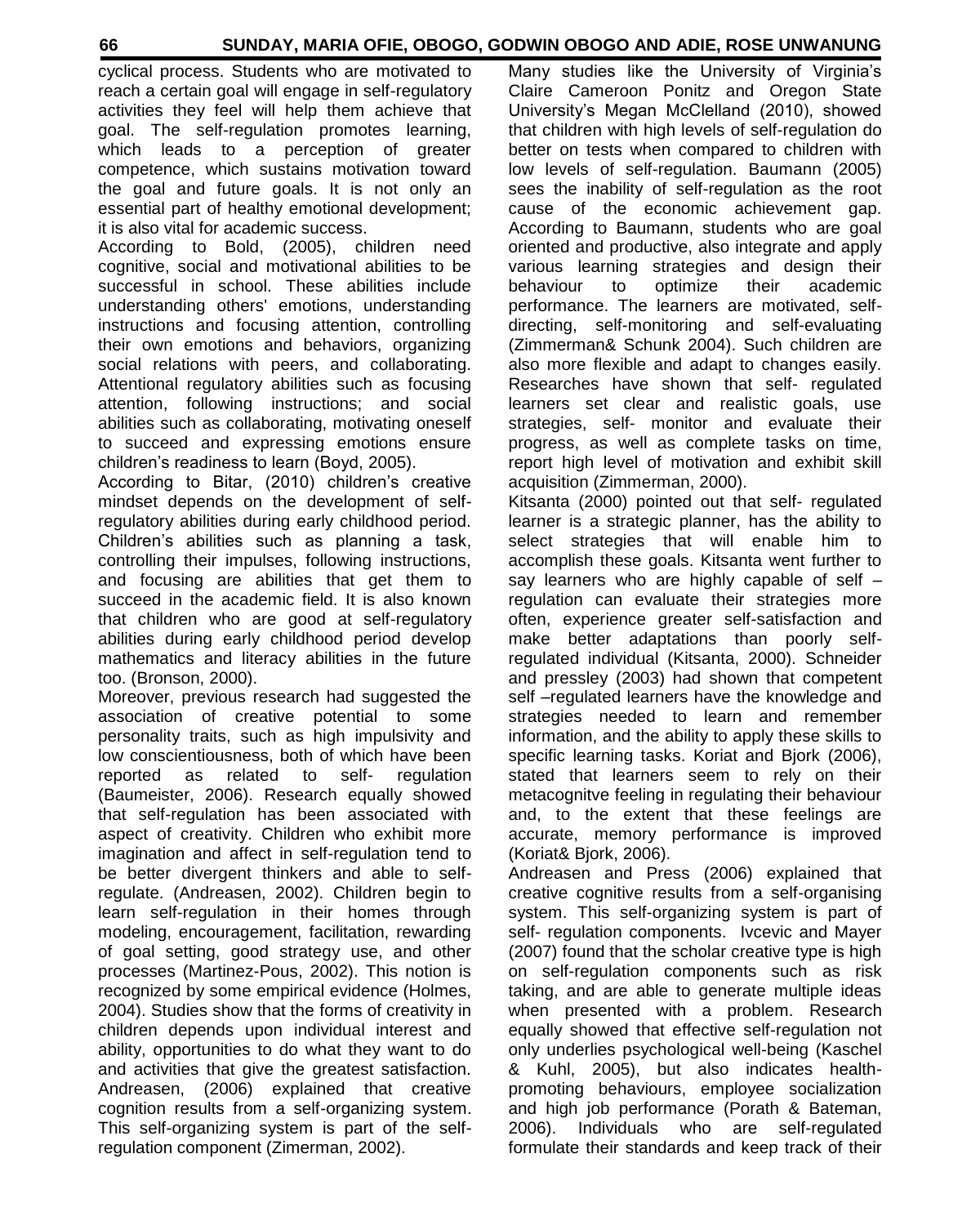progress toward these standards. This view entails an active vision on people and suggests that people can regulate their own behaviour in order to enhance creative performance. Most researches on creative performance, in contrast, does not focus on what people can do to optimize their own creative performance, but on external influences (Byrne & Shipman, 2010). However, as the path to high creative performance is a challenging one with many potential obstacles, a self-regulatory view is valuable and should be taken into account by research on creative performance.

Azeedo (2004), studied undergraduate students who were learning about the circulatory system using a hypermedia encyclopedia. The materials available to them included texts, diagrams, photographs, video clips and animated examples of how the circulatory system works. There were three different learning conditions. One group of students was told just to learn all they could about the circulatory system. A secondary group got the same instructions, but, in addition, they had a list of ten sub-goals to guide their learning. The third group had the list of sub-goals plus a self-regulation "coach", who helped them plan their learning, monitors their understanding, try different strategies and handle problems when they arose. Students in all three conditions were asked to "junk out loud" as they used the hypermedia materials – describing what they were thinking as they went through the materials. Students who had the support of a self-regulation coach who focused on task analysis, goal setting, using strategies and monitoring progress developed more complete and complex mental models of the circulatory system

# **STATEMENT OF HYPOTHESES**

The following null hypotheses were used to test in the study:

1 There is no significant relationship between emotional self-regulatory ability and children's creative mindset.

2 There is no significant relationship between behavioural self-regulatory ability and children's creative mindset.

3 There is no significant relationship between meta-cognitive self-regulatory ability and children's creative mindset.

# **METHODOLOGY**

The research design adopted for this study Expost facto research design under the survey

research type. The population of the study consisted of 4 360 all public primary four, five and six pupils in Northern Education Zone of Cross River State.

The sampling technique used for subject selection was the stratified random sampling technique. First the Northern Education zone was stratified into 5 local government areas. Ten schools were randomly selected from the study area, each of the schools. The proportionate sampling technique was used for each of the schools to arrive at the sample of 218 pupils for the study.

A research instrument titled: Self- regulation Scale and Creativity Questionnaire was used for data collection. The questionnaire had two sections consisting of a scale that measured respondents' demographic data, Section B was an eighteen items four point likert type scale that measured Self- regulatory ability and creative mindset. Respondents were required to indicate the level of agreement from SA, A, D and SD.

Self-Regulated Learning Strategy Instrument which consisted of 18 items was adapted from Hariseno (2012), which consisted of eighteen items, and used the 4points- Likert scales format ("Strongly Agree" to "Strongly Disagree"). The adapted instrument was subjected to a reliability test which gave alpha coefficient of 0.81 (reliable), (Kaplan and Saccuzzo, 2009). To increase the alpha coefficient, 7 bad items were deleted. Increasing score of alpha coefficient with 18 items was 0.77 (reliable) (Kaplan and Saccuzzo, 2009).

Out of 218 copies of questionnaires that were administered to primary five and six pupils, 200 copies were successfully completed and retrieved from the sampled schools. Pearson Product Moment Correlation Coefficient was used to test the hypotheses of the study making the actual sample used to be 200.

# **RESULTS**

# **Hypothesis one**

There is no significant relationship between emotional self-regulation and pupils' creative mindset. The independent variable in this hypothesis is emotional self-regulation while the dependent variable is pupils' creative mindset. Pearson product moment correlation coefficient was used to test this hypothesis at 0.05 level of significance and the result is presented in Table 1.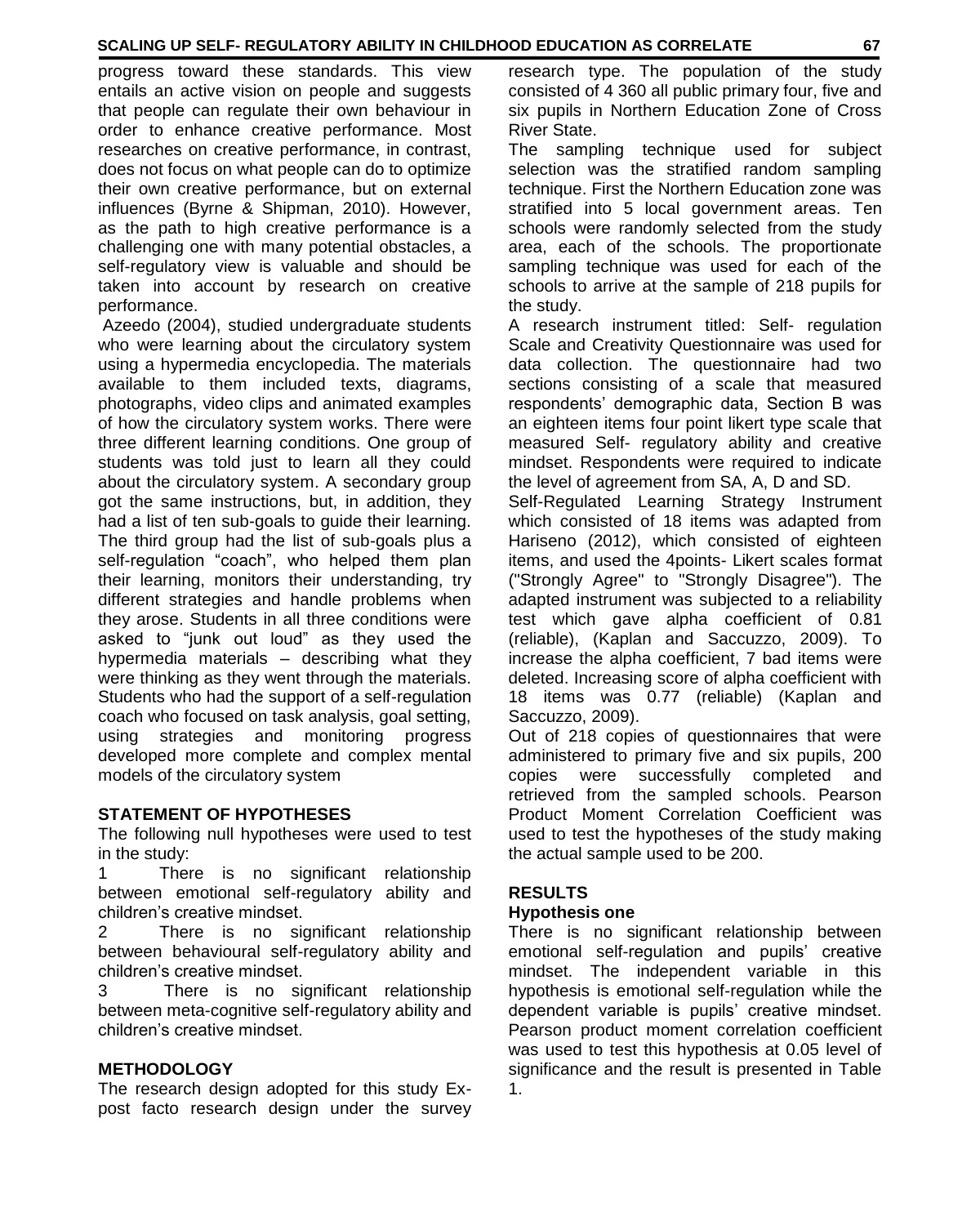# **TABLE 1:**

Pearson Product Moment Correlation of emotional self-regulation and pupils' creative mindset

| Variable                  | N   | Mean  | SD   | r-value   | Sig. |
|---------------------------|-----|-------|------|-----------|------|
| Emotional self-regulation | 200 | 6.63  | 1.22 |           |      |
|                           |     |       |      | $0.811**$ | .000 |
| Pupils' creative mindset  | 200 | 15.00 | 2.55 |           |      |

#### **\*significant at 0.05 level; df = 198; critical r value = 0.098**

The result in Table 1 revealed that the calculated  $r -$  value of 0.811 $*$  is greater than the critical

r-value of 0.098 at 0.05 level of significance with 198 degrees of freedom. By this result, the null hypothesis which states that, there is no significant relationship between emotional selfregulation and pupils' creative mindset is rejected while the alternate hypothesis was accepted. The magnitude of effect is high, this means that emotional self-regulation influence pupils' creative mindset.

#### **Hypothesis two**

There is no significant relationship between behavioural self-regulation and pupils' creative mindset. The independent variable in this hypothesis is behavioural self-regulation while the dependent variable is pupils' creative mindset. Pearson product moment correlation coefficient was used to test this hypothesis at 0.05 level of significance and the result is presented in Table 2.

# **TABLE 2:**

Pearson product moment correlation of behavioural self-regulation and pupils' creative mindset

| Variable                    | N   | Mean  | SD   | r-value  | Sia. |
|-----------------------------|-----|-------|------|----------|------|
| Behavioural self-regulation | 200 | 7.83  | 2.31 |          |      |
|                             |     |       |      | $0.689*$ | .000 |
| Pupils' creative mindset    | 200 | 15.00 | 2.55 |          |      |

#### **\*significant at 0.05 level; df = 198; critical r value = 0.098**

The result in Table 2 revealed that the calculated  $r -$  value of 0.689 $*$  is greater than the critical  $r$ value of 0.098 at 0.05 level of significance with 198 degrees of freedom. By this result, the null hypothesis which states that, there is no significant relationship between behavioural selfregulation and pupils' creative mindset is rejected while the alternate hypothesis was accepted. The magnitude of effect is high, this means that behavioural self-regulation influence pupils' creative mindset.

# **Hypothesis three**

There is no significant relationship between cognitive self-regulation and pupils' creative mindset. The independent variable in this hypothesis is cognitive self-regulation while the dependent variable is pupils' creative mindset. Pearson product moment correlation coefficient was used to test this hypothesis at 0.05 level of significance and the result is presented in Table 3

# **TABLE 3:**

Pearson Product Moment Correlation of cognitive self-regulation and pupils' creative mindset

| N   | Mean  | SD   | r-value  | Sig. |
|-----|-------|------|----------|------|
| 200 | 9.74  | 3.15 |          |      |
|     |       |      | $0.632*$ | .000 |
| 200 | 15.00 | 2.55 |          |      |
|     |       |      |          |      |

**\*significant at 0.05 level; df = 198; critical r value = 0.098**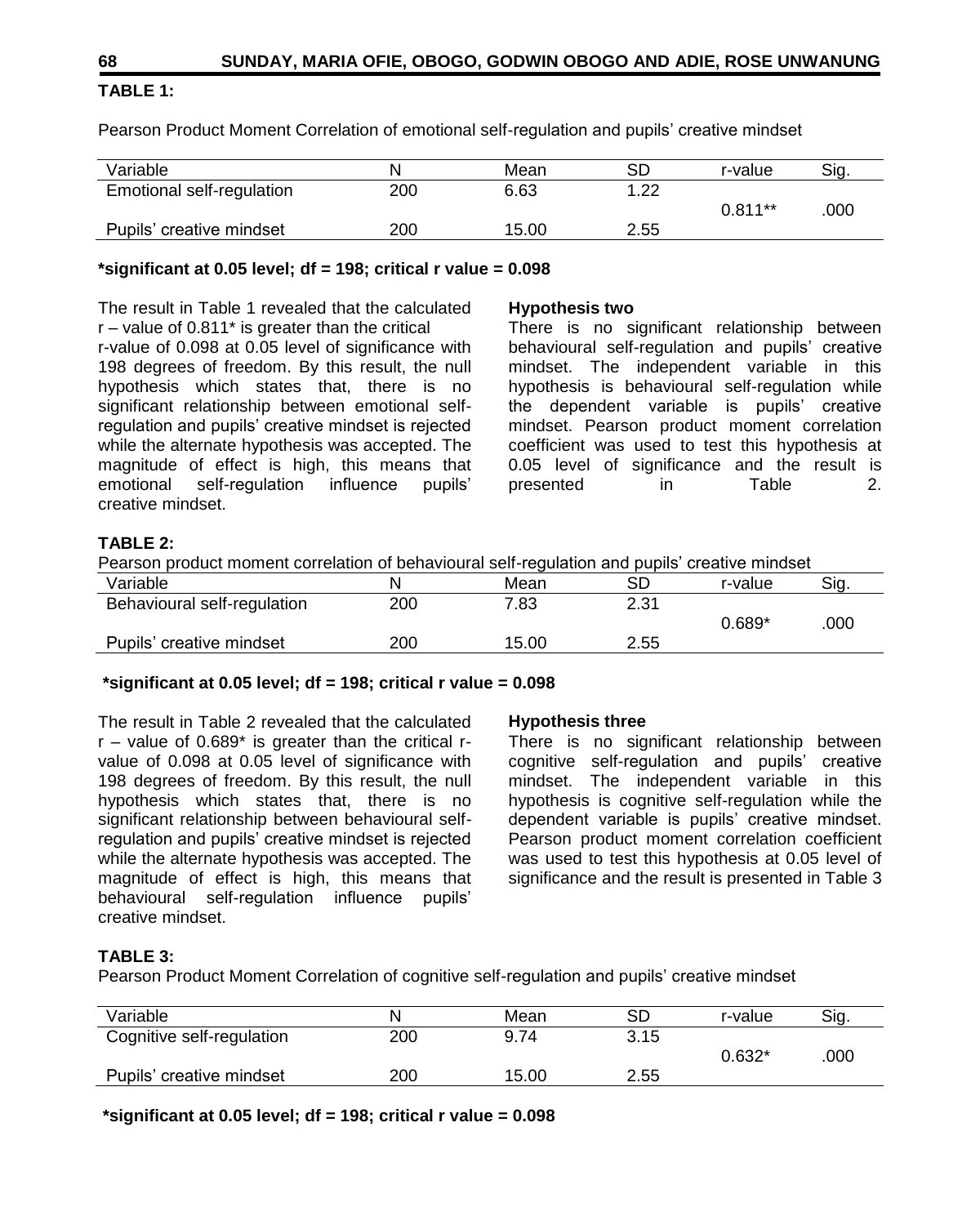The result in Table 3 revealed that the calculated  $r -$  value of 0.632 $*$  is greater than the critical  $r$ value of 0.098 at 0.05 level of significance with 198 degrees of freedom. By this result, the null hypothesis which states that, there is no significant relationship between cognitive selfregulation and pupils' creative mindset is rejected while the alternate hypothesis was accepted. The magnitude of effect is high, this means that cognitive self-regulation influence pupils' creative mindset.

# **DISCUSSION OF FINDINGS**

The result agrees with the findings of Isen (1987, 1993) which showed that positive emotions produce more creative and variable actions. Also Fredrickson, (2001) had argued that the broadened mindsets that accompany positive emotions, in turn, carry indirect and long-term adaptive benefits because broadening builds enduring personal resources. Through experiences of positive emotions, people are more creative, innovative, entrepreneurial, knowledgeable, resilient, socially integrated and healthy individuals.

This result supports what Baumann (2005), and Zimmerman & Schunk, (2004) reported. According to them, students who are goal oriented and productive, also integrate and apply various learning strategies and design their behaviour to optimize their academic performance. Such learners are motivated, selfdirecting, self-monitoring and self-evaluating (Zimmerman& schunk, 2004). They are more flexible and adapt to changes easily. This finding equally agrees with Martinez-Pous (2002) who reported that children begin to learn selfregulation in their homes through modeling, encouragement, facilitation, rewarding of goal setting, good strategy use, and other processes. This notion is recognized by some empirical evidence (Holmes, 2004).

Studies show that the forms of creativity depend upon individual interest and ability, opportunities to do what they want to do and activities that give the greatest satisfaction. Moreover, this result agrees with what Andreasen and Press (2006) reported that cognitive self-regulatory is resulting from a self-organizing system. This selforganizing system is part of self- regulation components. Also, Ivcevic and Mayer, (2007) equally found that the scholar creative type is high on self-regulation components such as risk taking, and are able to generate multiple ideas when presented with a problem.

### **CONCLUSION**

The social world requires ones to control his/her behaviours, emotions, and thinking. Control over oneself is a skill that helps an individual to navigate his or her surroundings fluidly, resolve conflict, solve problem, think independently, participate and get along with others. So, in order for an individual to be successful in all things in life, self-regulation skills are a vital tool. However, at the beginning of the  $21<sup>st</sup>$  century, it has been recognized that in order to make creative pursuits workable, individual use self-regulatory findings to monitor, evaluate and strategically act on their behaviour. Sustaining creative efforts on a regular basis is a great challenge for even the most creative people. From time to time, we all get stuck and feel empty for want of ideas. The work of behavioural psychologists suggests that designing work strategies may help sustain productivity.

#### **RECOMMENDATIONS**

(i) Based on the main result of this study, it is recommended that students should be helped to improve on their self- regulated learning because the higher degree of students' active participation in terms of metacognition, motivation, and behaviour, the better an individual's state-like belief in his or her own ability to perform the specific tasks required to produce novel, original, or appropriate solutions (the better their creative mindset)..

(ii) Schools should also organize sensitive educational programs to develop children creative mindset

(iii) Parents, teachers and caregivers should encourage the values of managing one's emotions, behaviour and meta-cognitive learning in children

(iv) The role of parents and teachers in early childhood period, where great changes and developments in self-regulation occur, is quite effective. In this regard, it is important to provide the necessary support to improve children's selfregulatory abilities starting from early childhood period and to get parents and teachers to be aware of the importance of self-regulation.

(v) Children need adequate monitoring and guidance by their parents and teachers while they also need psychological independence to be able to regulate themselves and gain competences. This depends on the appropriate life experiences provided to a child to control his/her emotions, thoughts and behaviour as well as on the attitudes and behaviours of parents and teachers towards the child. In this regard, a self-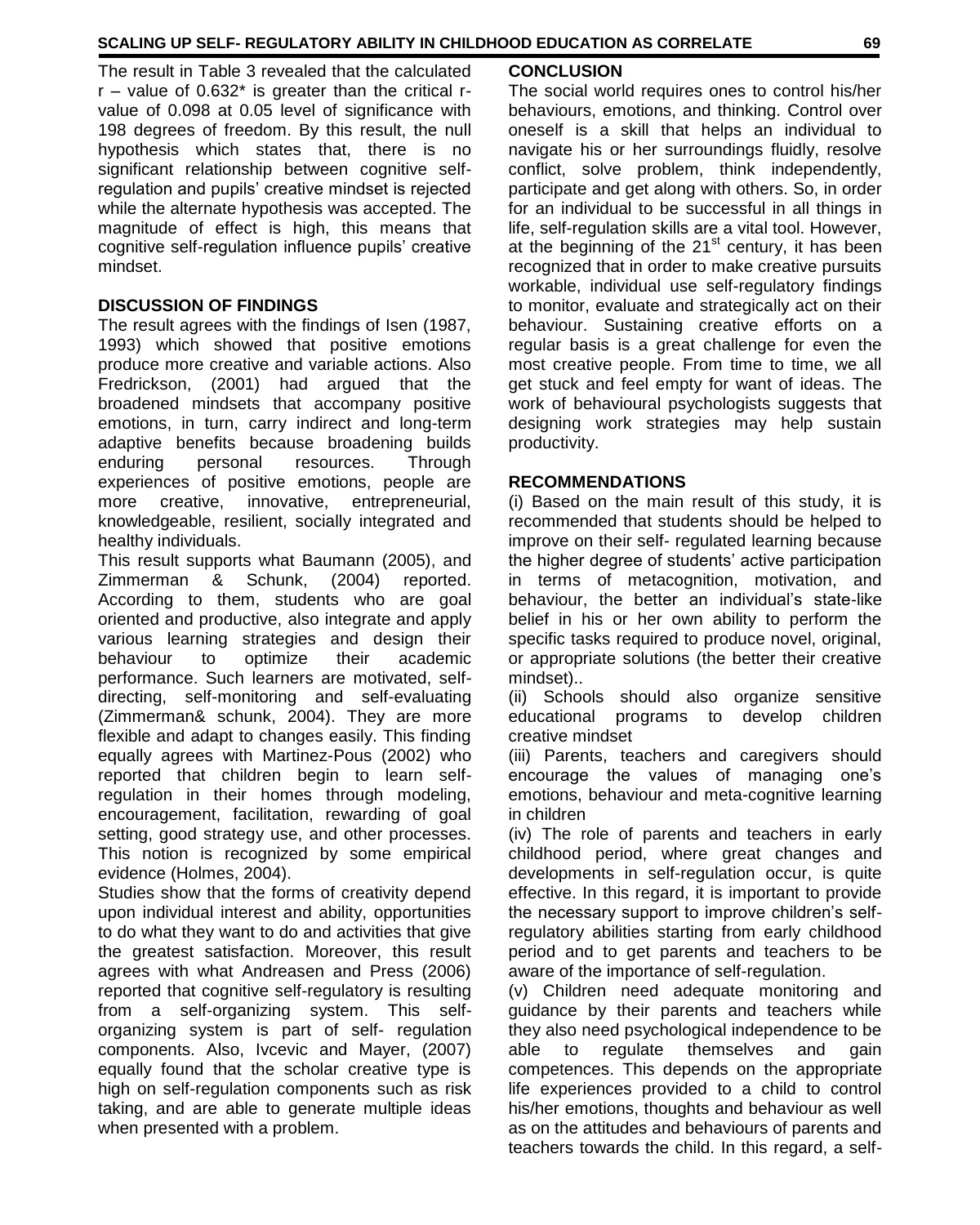#### **70 SUNDAY, MARIA OFIE, OBOGO, GODWIN OBOGO AND ADIE, ROSE UNWANUNG**

regulation training program including situations that promote the development of self-regulation can be prepared and conducted to parents and teachers.

### **REFERENCES**

- Abbot, D. H., 2010, May. Constructing a Creative Self Efficacy Inventory: A mixed methods inquiry. Disertation.
- Andreasen, N. C. and Press, D., 2006. A review of the creating brain: The neuroscience of genius. Psychology of Aesthetics Creativity and Arts, 8, 51-67.
- Beeftink, F., Van Eerde, W., Rutte, C. G., and Bertrand, J. W. M., 2012. Being successful in a creative profession: The role of innovative cognitive style, selfregulation, and self-efficacy. Journal of Business and Psychology, 27(1), 71-81.
- Bolland, A. J., 2002. Becoming a self-regulated learner: A overview. Theory into Practice, 41, 64-72.
- Hariseno, H., 2012. The Correlations Between Self-Regulated Learning, Holland's Personality Type, and Academic Achievement in Music College Students. Thesis. Depok: Faculty of Psychology, University of Indonesia.
- Hamza, M. M., Kimberly, G. G., 2006. Fostering problem solving and creative thinking in the classroom: Cultivating a creative kind. National Forum of Applied Educational Research Journal Electronic, 9(3).
- Holmes, F. L., 2004. Investigate pathways: Patterns and stages in the careers of experimental scientists. New Helven: Yale University Press.
- Ibrahim, N. L. N., and Utaberta, N., 2012. Learning in Architecture Design Studio. Procedia-Social and Behavioral Sciences, 60, 30-35.
- Jalou, M., 2015. The relationship between goal orientation, self- regulation learning strategies and creativity in high school students of Tehran city. Journal UMP Social Sciences and Technology Management Vol, 3(2).
- Kaplan, R. M. and Saccuzzo D. P., 2009. Psychology Testing: Principle, Application, and Issues (6th ed.). Belmont: Thomson Wadsworth. Kementerian Pariwisata dan Ekonomi Kreatif Indonesia., 2014. Siaran Pers: Rencana Pengembangan Ekonomi Kreatif 2015-2019.
- Kumar, R., 2005. Research Methodology 2nd ed.. London: Sage Publication.
- Perverly, Brobst, Graham and Show, 2003. College adults are not good at selfregulation. A study on the relationship of self-regulation, note taking and test taking. Journal of Educational Psychology, 95(2), 335-346.
- Pintrich, P. R., and Zusho, A., 2002. The development of academic self-regulation: The role of cognition and motivational factors. In A. Wigfield and J. Eccles (eds.). Development of Achievement Motivation. San Dego, CA: Academic Press, 249-284.
- Simonton, D. K., 1994. Greatness: Who makes history and why. New York: Guilfrod Press. Utami, M. N., 2009. Memperkenalkan Konstektual Proyek pada Pelaksanaan Studio Perancangan Arsitektur Tingkat Lanjut.
- Wolff, K. A., 2009. The Architecture Studio: Its implications for instructional design education. Teachers College, Columbia University.
- Zampetakis, L. A., Bouranta, N., and Moustakis, V. S., 2010. On the relationship between individual creativity and time management. Thinking Skills and Creativity, 5(1), 23-32.